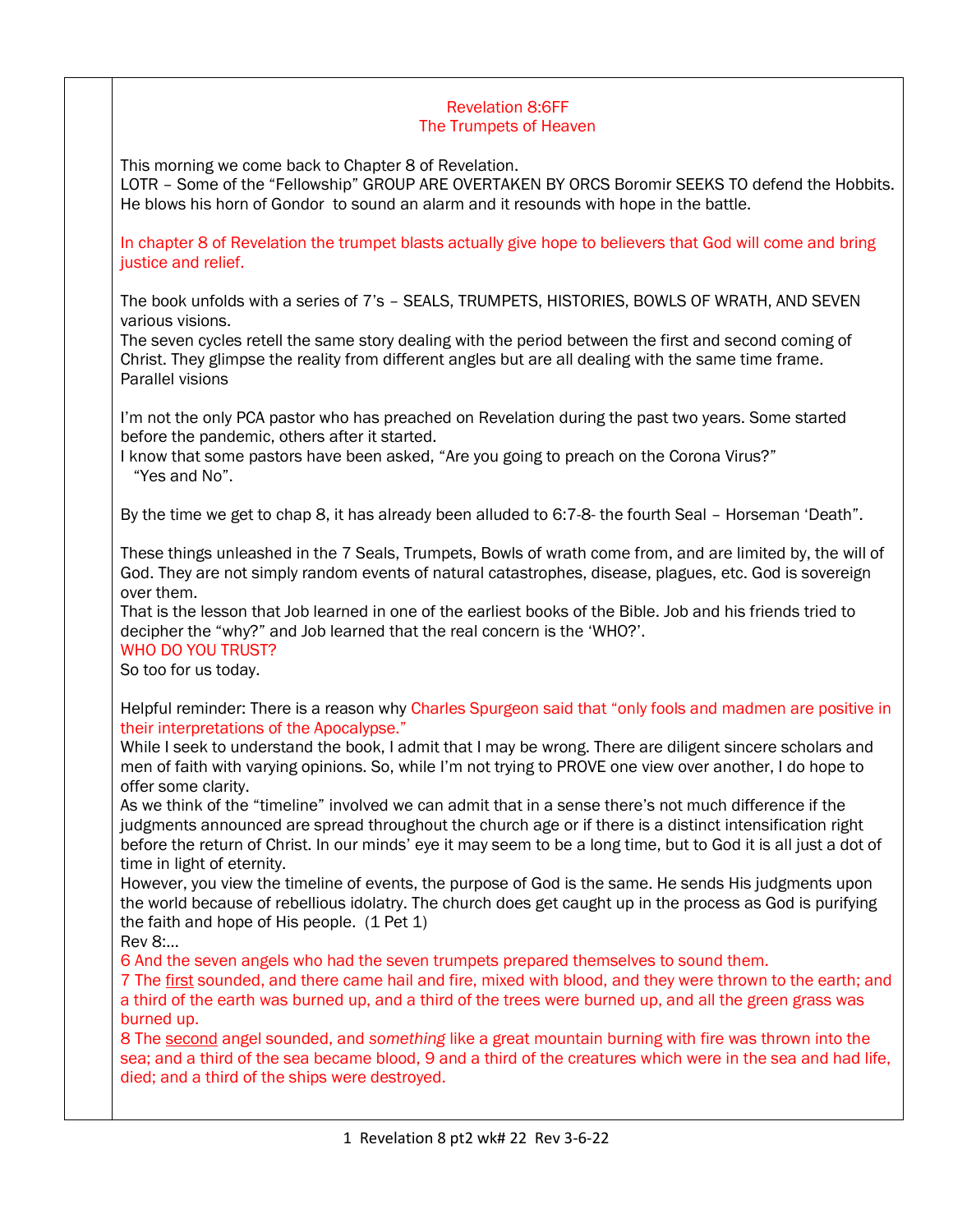10 The third angel sounded, and a great star fell from heaven, burning like a torch, and it fell on a third of the rivers and on the springs of waters. 11 The name of the star is called Wormwood; and a third of the waters became wormwood, and many men died from the waters, because they were made bitter. 12 The fourth angel sounded, and a third of the sun and a third of the moon and a third of the stars were struck, so that a third of them would be darkened and the day would not shine for a third of it, and the night in the same way. 13 Then I looked, and I heard an eagle flying in mid-heaven, saying with a loud voice, "Woe, woe, woe to those who dwell on the earth, because of the remaining blasts of the trumpet of the three angels who are about to sound!" We need to see the trumpets in light of 8:3-5 - prayers of martyrs thrown down to earth. With the first 4 trumpets we see that the damage is pervasive – it affects every sphere of the created order: dry land, sea, fresh water, and the sky above. The damage is also LIMITED  $-1/3$  is repeated over and over  $-11x$ The headline disasters that sound like the plagues and trumpets are a preview of judgment to come. They are the "two minute warning" or the "bell lap" designed to wake up complacent sinners. Eph 5:13 But all things become visible when they are exposed by the light, for everything that becomes visible is light. 14 For this reason it says, "Awake, sleeper, And arise from the dead, And Christ will shine on you." God is all about us being "woke" regarding eternal things. One problem with our current cultural "woke mantra" is that it is focused on temporal things and leaves God and eternity out of the picture. What good is to be woke to the world but asleep to God? CS Lewis – pain is God's megaphone. The trumpets are God's spiritual alarm clock. God restrains his own justice and righteous wrath as well as the destruction caused by human evil in order to give rebels time to repent. SPOILER ALERT – ch 9, 16 we'll see that many did NOT repent following the judgments. Revelation gives a contrast between earth dwellers vs those who dwell in heaven. The "earth dwellers" are those who oppose the kingdom of God and kill His saints. The woes coming in 8:13 – ch 9 are directed to the earth dwellers Christians need not fear (9:4) the judgements of the trumpets. Those sealed by God are protected, i.e. totality of all believers. The protection does not cover ALL physical harm, but it is eternal spiritual protection. The trumpets are aimed at those who refuse to worship God, the Creator 1<sup>st</sup> –storm of hail, etc. bloody electrical storm sets a 3<sup>rd</sup> of earth ablaze – symbolic language. Burning the land of enemy was typical in war, i.e. the Burning of Atlanta Results destroy trees – olives , vineyards, wheat, crops etc NO OIL, WINE, BREAD. All are hungry – people and animals. 2nd – judgement on oceans – blood, marine life dies, ships destroyed. The burning mountain?? The audience did not have a modern view, but look at OT. THE Mediterranean Sea was crucial in their lives  $-$  a  $3<sup>rd</sup>$  is destroyed  $-$  Economic collapse, supply chains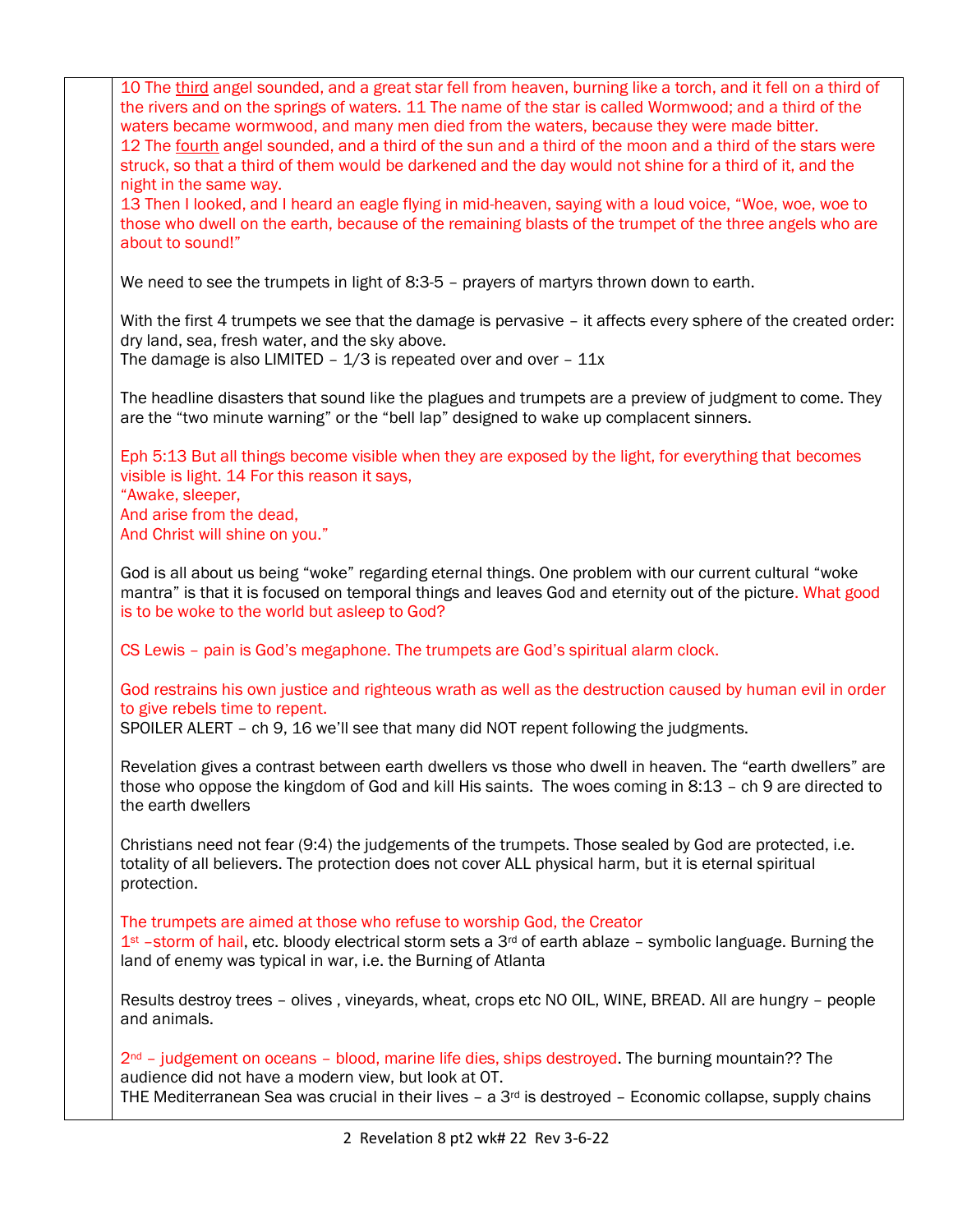80 AD volcanic eruption and Pompeii is destroyed and the Bay of Naples  $3<sup>rd</sup>$  Trumpet – star fall s from heaven- Wormwood, rivers and water – made bitter. A Flaming meteorite?? Who knows? Remember that apocalyptic language is very symbolic. Wormwood is a bitter herb, a poison or medicine to kill intestinal germs. Same for 1/3 of earth to drink bitter water – drought, famine. While wormwood does make the water bitter, it doesn't necessarily kill, but again, we are dealing with symbolic language. Wormwood's bitterness is emblematic of death."- Dennis Johnson The word Chernobyl = "wormwood" – destruction of environment and contaminated water supply. We hear bitter water and think of industrial pollution, but that would not mean much to the original audience. During warfare in those days, it was typical to poison or cut off the water supply. The first hearers could identify with that. God used wormwood to chastise rebellious Israel Also for idolatry – Jer 9:15 Idolatry, like all sin makes us delusional and we think the created can rise above the Creator's throne. Power idolatry is not just nation states but ideologies – social or political, corporate power, personal relational power. Don't put your hope in nature or the Nation State. We can't control either of those. Put your hope in God alone. A question we should raise as we go through Revelation is. "Where do our hearts and hopes go when difficulties come?" 4<sup>th</sup> v. 12- 1/3 of heavenly lights darkened- galaxy is impacted- not an eclipse but lack of light - day and night. 1/3 less sunshine – vital for heat, crops, life In OT darkness Joel is symbol of judgment vs New City – God is their light On the cross, darkness came over the earth Natural disasters and man-made disasters that have blocked the sun have happened and continue to happen. If we try to pinpoint every instance of that and tie it to the visionary language of Revelation, we are over thinking things. The basic point is that NO aspect of creation remains untouched, and no kingdom or power will remain unscathed. The original audience suffered under evil rulers. What hope did they need? THEY NEEDED to know that God would vindicate them AND HIS Kingdom AS A WHOLE. The great empires of the world are all just pages in our history books. Cemeteries are filled with "indispensable men." The Lion Lamb uses the evil desires of those who wish to conquer, wage war, and inflict destruction for His own purposes of judging the rebellious and purifying the saints. EX: the template for hero or superhero stories is that there is an evil genius who seeks to dominate the world even it means destroying much of it. I've never understood that. Then the superhero or James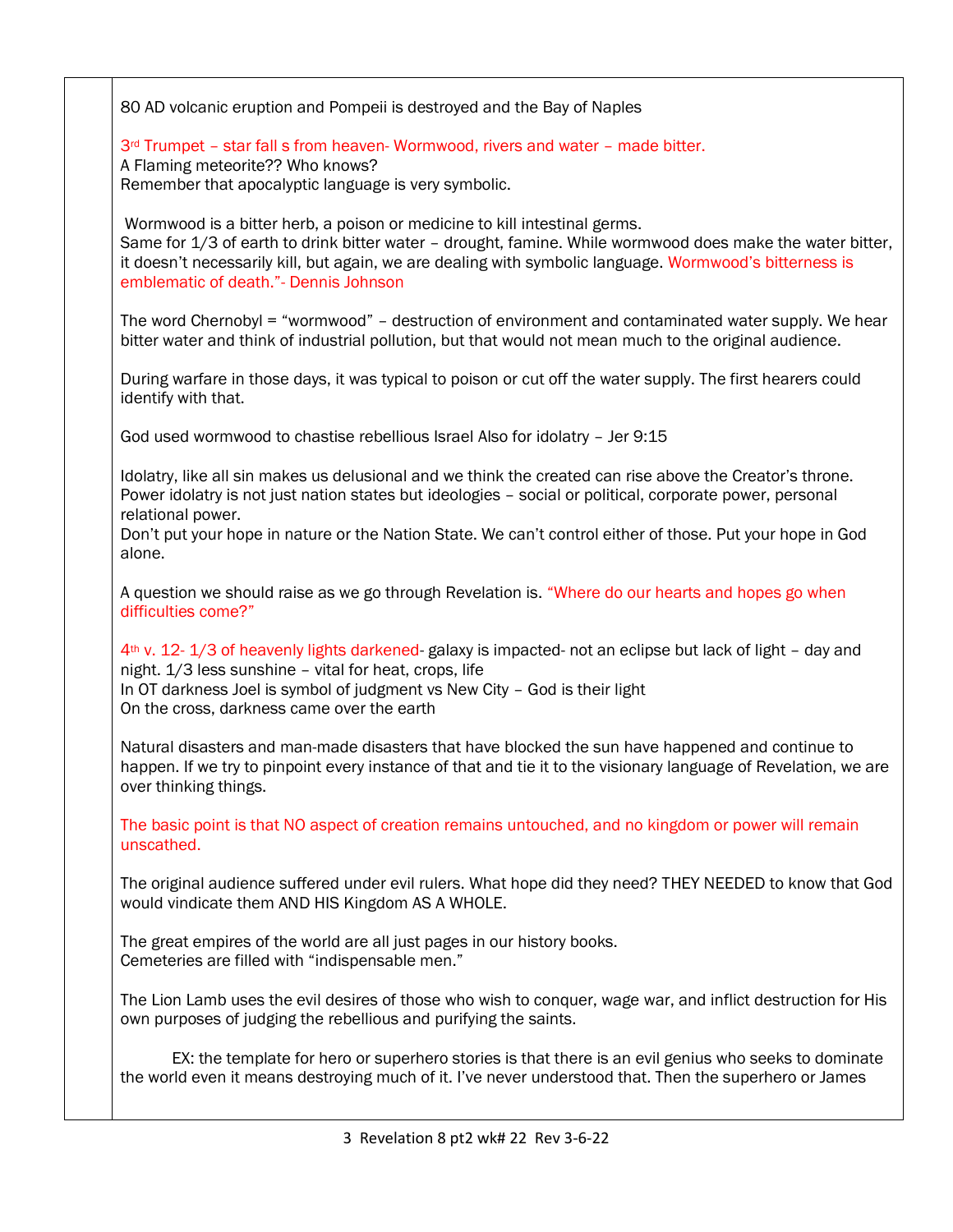| Bond, Jack Bauer, or John Wick type comes in and saves the day. Revelation shows us that the only true<br>ultimate savior is Christ, the Lion - Lamb.                                                                                                                                                                                                                                                                                   |
|-----------------------------------------------------------------------------------------------------------------------------------------------------------------------------------------------------------------------------------------------------------------------------------------------------------------------------------------------------------------------------------------------------------------------------------------|
| After the $4th$ trumpet we get a preview v 13 of next three. John looked and HEARD THE woes.<br>- Eagle flying overhead can be seen - a bad omen. Bird of prey - unclean = "vulture" Matt 24:28-<br>message of doom to earth dwellers.<br>Woe= pain, displeasure<br>Warning of next 3 trumpets to come. Why this transition?<br>A shift happens as 5-7 get more intense and directly on mankind, not indirectly as in trumpets 1-4. The |
| vulture is circling.                                                                                                                                                                                                                                                                                                                                                                                                                    |
| The message is in the math $-1/3$ of earth, trees, ocean, creatures, ships 12x used. The math shows the<br>severity of judgment.                                                                                                                                                                                                                                                                                                        |
| The seals were $\frac{1}{4}$ ; trumpets now $\frac{1}{3}$ ; Bowls of wrath at totality - unrepentance of earth dwellers.                                                                                                                                                                                                                                                                                                                |
| Increased severity leads to unavoidable result in final judgement of 7 <sup>th</sup> trumpet. The message to the<br>enemies of God is that "no enemy of God will survive."                                                                                                                                                                                                                                                              |
| These final woes are aimed at unbelievers and those who persecute God's people.<br>The last 3 trumpets give a call to repentance. Now is the time to repent.                                                                                                                                                                                                                                                                            |
| Message for the church- comfort for the saints is unveiled.                                                                                                                                                                                                                                                                                                                                                                             |
| John isn't living his "best life now" because biblical reality is messy. The Christians are persecuted, and this<br>throws them into crisis of faith. At time of doubt, John gives hope with the Revelation of trumpet judgments.                                                                                                                                                                                                       |
| Do these descriptions of the trumpet judgments sound familiar? - see EXodus                                                                                                                                                                                                                                                                                                                                                             |
| The chaos of the exodus plagues, therefore, comes later to be seen as the pattern for the end-time<br>tribulation as portrayed in the plague series of the trumpets and bowls in the book of Revelation. This<br>pattern of end-time trial is also expressed in the inaugurated trials of Jesus's ministry and of the church,<br>(Beale and Campbell)                                                                                   |
| As Moses gathered the 12 tribes of Israel and led them out of bondage, so too Jesus gathers the church<br>and leads her out of bondage to sin and death.                                                                                                                                                                                                                                                                                |
| $1st$ trumpet = Exod 9 hail and fire<br>$2^{nd}$ & $3^{rd}$ = Exod 7 poisoning of was and waters                                                                                                                                                                                                                                                                                                                                        |
| Just as the plagues of Exod revealed the hardness of Pharoah's heart, so too the Seal and Trumpet<br>judgments unveil the hardness and unbelief of the human heart in this age, even after the work and<br>resurrection of Christ.                                                                                                                                                                                                      |
| View Revelation through lens of Exodus - anticipate deliverance.<br>Israel was delivered by the army of Egypt being washed away. We are delivered by the blood of Christ that<br>washes away our sin.                                                                                                                                                                                                                                   |
| The exodus of the church is preceded by plagues on those who oppose God and His church.<br>How does God protect us? Blood of the Lion-Lamb.                                                                                                                                                                                                                                                                                             |
| Thought it may take more time that we like, the prayer of the saints is answered.                                                                                                                                                                                                                                                                                                                                                       |
| God proclaims hope and His love for His people as he avenges those who are killed for their witness.                                                                                                                                                                                                                                                                                                                                    |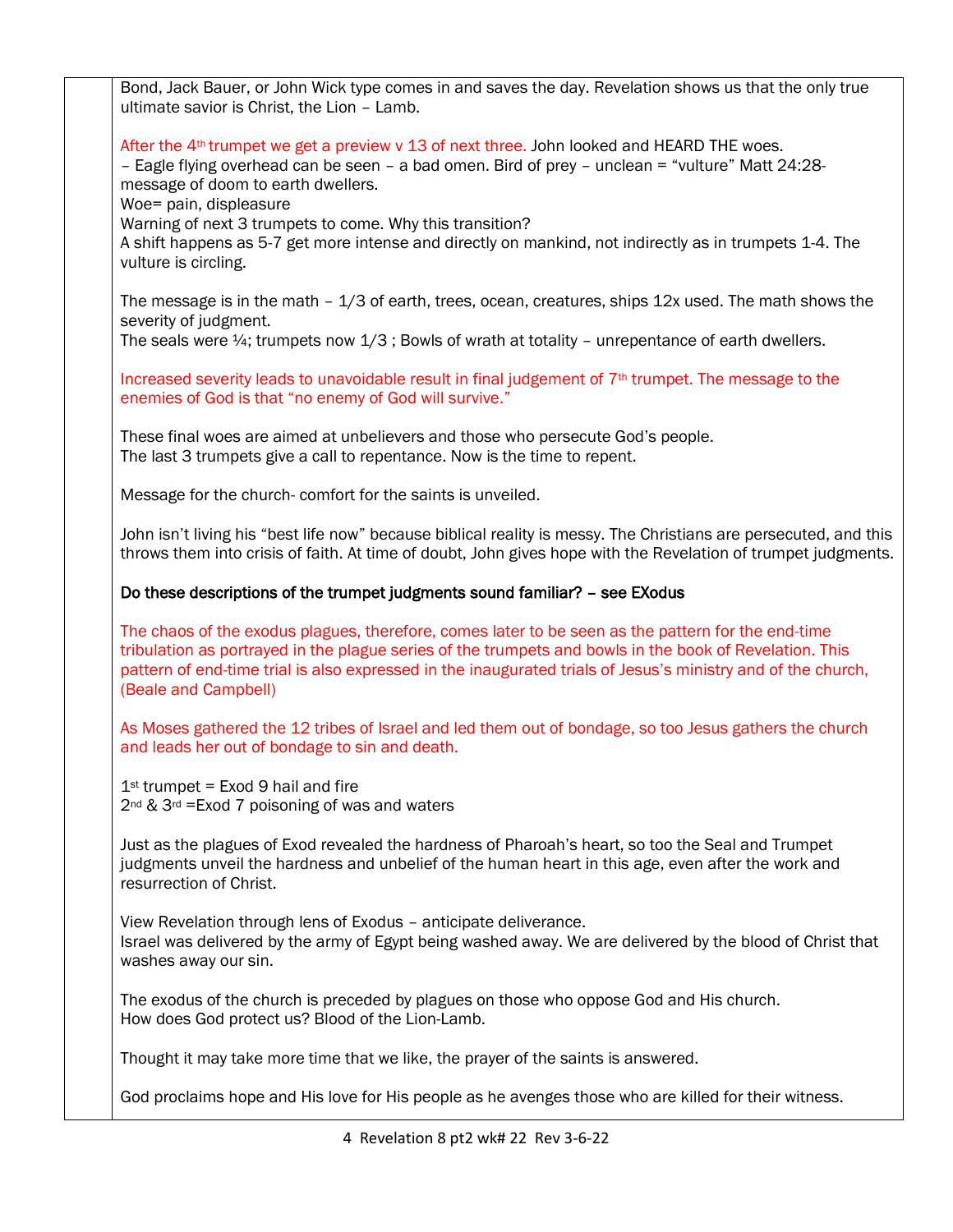The trumpets show that God's love for His people is still active. He has not forgotten or forsaken us.

The words that Jesus spoke to his disciples still apply to us today…

John 16:33These things I have spoken to you, so that in Me you may have peace. In the world you have tribulation but take courage; I have overcome the world."

- The ABC's of a Trust Transfer –
- A Admit that you can't save yourself and that you need grace That means there is GOOD NEWS FOR YOU
- B- Believe that Jesus is the only Wisdom and Savior who can forgive your sin and heal your heart
- C- confess to God that you want to trust Jesus as your savior and Lord.